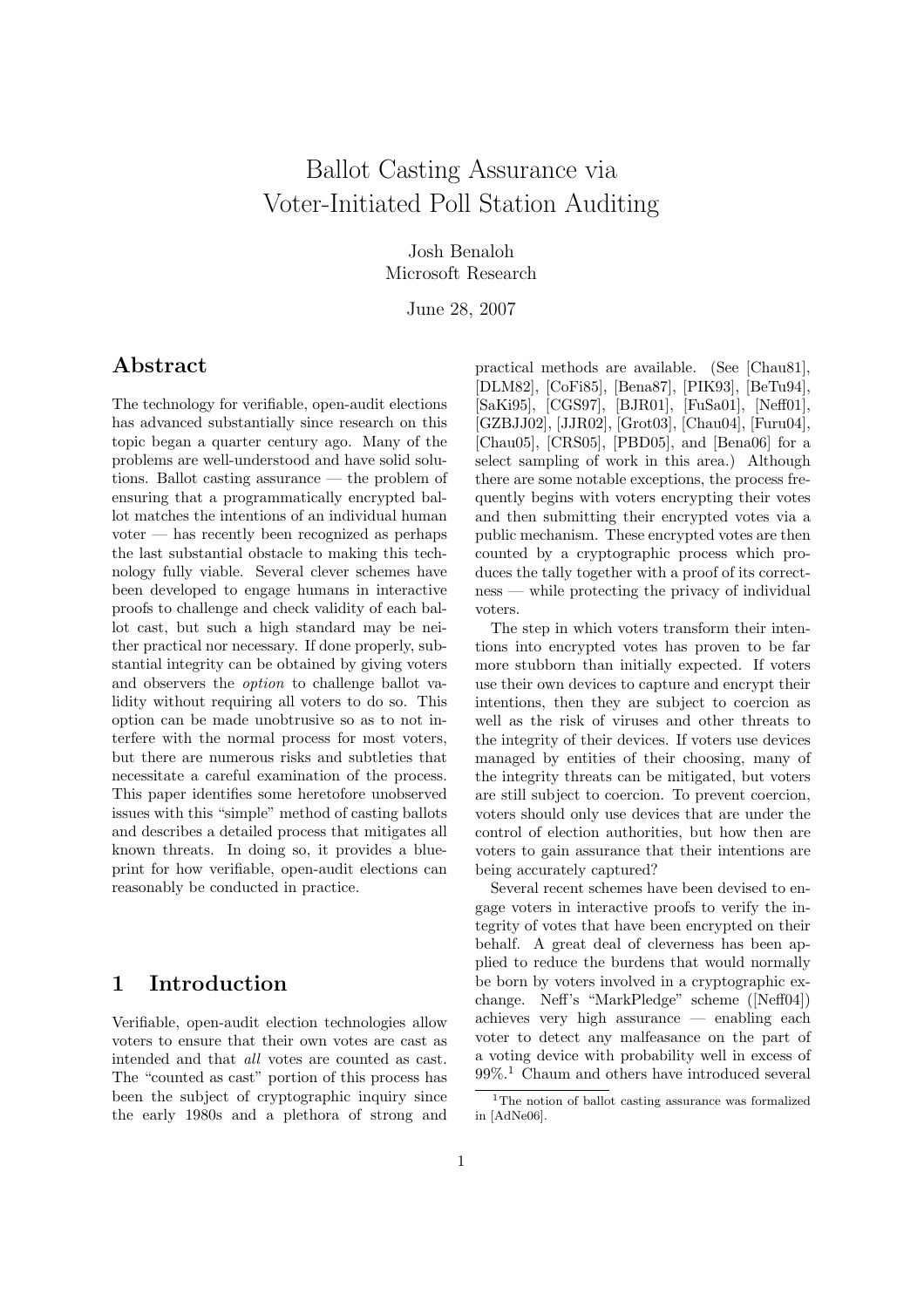designs that enable detection of malfeasance with 50% probability (see, for instance, [Chau04] and [Chau05]). Although 50% assurance on each ballot may seem low, it still means that any attempt to alter anything more than a very small number of votes would almost certainly be detected. The primary drawback of these designs is that although they provide very strong assurance, they require voters to do more than what is required to cast a vote in a traditional system – in some cases, these extra burdens are fairly cumbersome.

Another approach to ballot casting assurance is to audit sample ballots which are not cast. Assurance is derived from the random selection of which ballots to challenge. The level of assurance varies with the fraction of ballots challenged. This approach is used in the Prêt à Voter scheme of Chaum, Ryan, and Schneider ([CRS05]) and in the direct ballot casting scheme of [Bena06]. Their common reliance upon auditing of uncast ballots is one of the few similarities between these two schemes.

Prêt à Voter is paper-based, restricts the form of the ballot to a list of options which must be independently randomized on each ballot, and performs auditing on blank ballots. Direct ballot casting is designed for use with electronic voting systems (e.g. Direct Recording Electronic (DRE) Systems), does not restrict the form of ballots, and performs auditing on fully marked ballots. There are numerous trade-offs between paper-based and electronic voting systems, and there is clear benefit to having solid verifiable voting technologies for both kinds of system.

The direct ballot casting approach taken in [Bena06] requires virtually nothing more of voters than that to which they are already accustomed. Instead of requiring voters to take steps to verify the accuracy of their ballots, voters are unobtrusively offered an option to do so. As with Prêt à Voter, the level of assurance achieved depends upon the number of voters (and others<sup>2</sup>) who choose to participate in a validation process. Furthermore, this validation process is extremely simple and intuitive. Even if only 1% of ballots are verified, then malicious devices would be very unlikely to succeed in altering more than a few hundred ballots without being detected. This can make a significant difference in a small election; but in an election with 100 million ballots cast, there is virtually no chance of plausibly altering

enough votes to affect the outcome — especially since any such alterations would have to be attempted at ballot casting time, well before any tallying.

While direct ballot casting is simple and effective, the approach is somewhat fragile and the process must be carefully delineated. For example, if a voting device knows or has reason to believe that a particular ballot is unlikely to be audited, then it can alter that ballot at will. For this reason, it is essential that the voting device not have any information on the identity of a voter or other user during an election. There are other threats to the integrity of ballots produced in this manner, and this paper will identify several such threats and describe a process to circumvent all identified threats

## 2 Direct Ballot Casting

Abstractly, using voter-initiated auditing as suggested in [Bena06] to achieve ballot casting assurance is a simple process. Voters and other interested parties arrive at a polling station and use an interactive ballot encryption device<sup>3</sup> to obtain one or more encrypted ballots. No identification is necessary to use these ballot encryption devices, and they may be used as many times as desired by any individual (subject, of course, to resource constraints). Subsequently, eligible voters cast encrypted ballots by identifying themselves to poll workers through a sign-in process and providing (one of) the encrypted ballots produced by a ballot encryption device. Any uncast ballot can be opened to provide assurance as to its legitimacy.<sup>4</sup>

While this process seems simple, closer examination reveals numerous subtle risks — both procedural and security-related.

#### 2.1 Process Issues

One principal incompatibility between this basic audit process and established practice is that polling sites for multiple precincts are frequently co-located requiring multiple ballots to be offered at the same site. Even where precincts are not

<sup>&</sup>lt;sup>2</sup>As will be further explained later, officials, observers, and any voter or non-voter who cares to do so can increase assurance by verifying ballots at will.

<sup>3</sup>Such a device may appear much like a Direct Recording Electronic (DRE) device that many voters are accustomed to today.

<sup>4</sup>The detailed mechanism for opening an encrypted ballot depends on the specifics of the encryption which, in turn, depends upon the ballot counting system to be used. An encrypted ballot can either be opened immediately by the ballot encryption device that created it or at a later time by election trustees.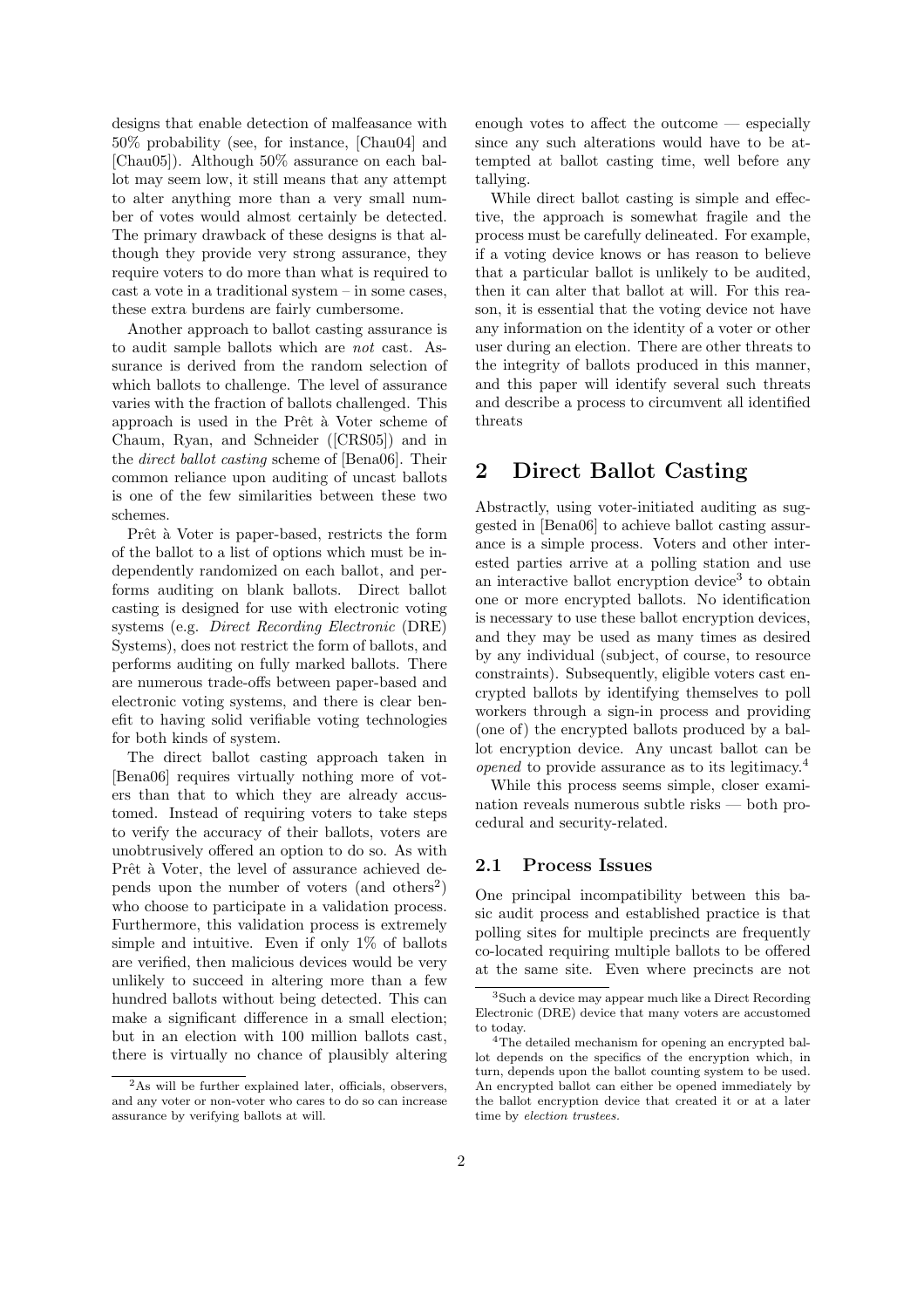co-located, different ballots may be required for different voters — for instance during primaries in jurisdictions where voters need to be registered with a political party in order to participate.

To accommodate multiple ballot choices, it is not reasonable in practice to assume that voters will be able to obtain correct ballots without identifying themselves to poll workers, and this must be adequately addressed by any serious proposal.

Additionally, there must be a suitable medium for carrying encrypted ballots from the ballot encryption device to poll workers and to enable the voter and poll worker to each retain a copy of any encrypted ballot that is cast.

Finally, it may not be practical to expect voters to understand an audit process. To audit a particular ballot, a voter may need to either indicate to a poll worker that a given ballot is to be audited and wait for the ballot to be opened by other sources at a later time or return to the same ballot encryption device which was used to create the ballot (there may well be more than one such device in a poll site) and present the ballot to have it opened on the spot. These processes may be excessively cumbersome — even though only a small fraction of voters would be likely to choose to engage in them.

### 2.2 Integrity

To maintain integrity within this design, it is crucial that a ballot encryption device not receive any information that may be used to identify a voter or indicate that a particular ballot may be more or less likely to be audited.

A device that is certain that a particular ballot will not be audited is free to alter the contents of that ballot at will. Even a statistical advantage is sufficient to call the integrity of an election into question.

It is therefore essential that ballot encryption devices not have access to voter identities and that any communications with these devices be strictly limited to prevent them from receiving external information that may indicate the likelihood of particular user auditing ballots.

### 2.3 Coercion Issues

Coercion and vote-buying in elections can be subtle and insidious. Some tricks are well-known, but vigilance is particularly required whenever a new mechanism is considered.

#### 2.3.1 Unauthorized Encryption

A simple technique for vote buying or coercion is to encrypt ballots off-site — out of the control of voting authorities. If voters can be given their encrypted ballots in advance by a coercive agent, the agent can simply check the list of encrypted ballots to ensure that these ballots have been cast.

This is a simple attack which must be addressed by any election system based upon public display of encrypted ballots.

#### 2.3.2 Chain Voting

A well-known risk of many voting technologies is chain voting. A vote-buyer obtains a blank ballot — perhaps by signing in as a legitimate voter — and then completes the ballot as desired. The vote-buyer then leaves the polling site with this ballot and goes to a pre-arranged location. Vote sellers arrive periodically at the arranged location and each receive a completed ballot. Each vote seller takes a completed ballot into the poll site, signs in, and receives a blank ballot. The voter does not complete this ballot. Instead, after a suitable delay, the voter casts the completed ballot received from the vote buyer. The voter then leaves the poll site with the blank ballot and returns this blank ballot to the vote buyer in exchange for cash or considerations — enabling the chain to be continued at will.

A voter buyer can check public voting records after the fact to ensure that vote sellers actually cast their completed ballots rather than spoiling them.

#### 2.3.3 One Balloter — Many Voters

Even if all ballots are properly encrypted on devices under the control and observation of poll workers, the basic auditing design does not limit the use of these devices. Thus, a single individual could create many individual ballots and then give one to each of many legitimate voters. The coercer or vote-buyer can then check that these ballots are included in the tally and act accordingly.

This attack is similar to chain voting but doesn't require chains since a coercer or vote-buyer is explicitly allowed to create as many completed ballots as desired.

#### 2.3.4 Commitment Coercion

Many election schemes based upon encryption include steps where commitments are made as to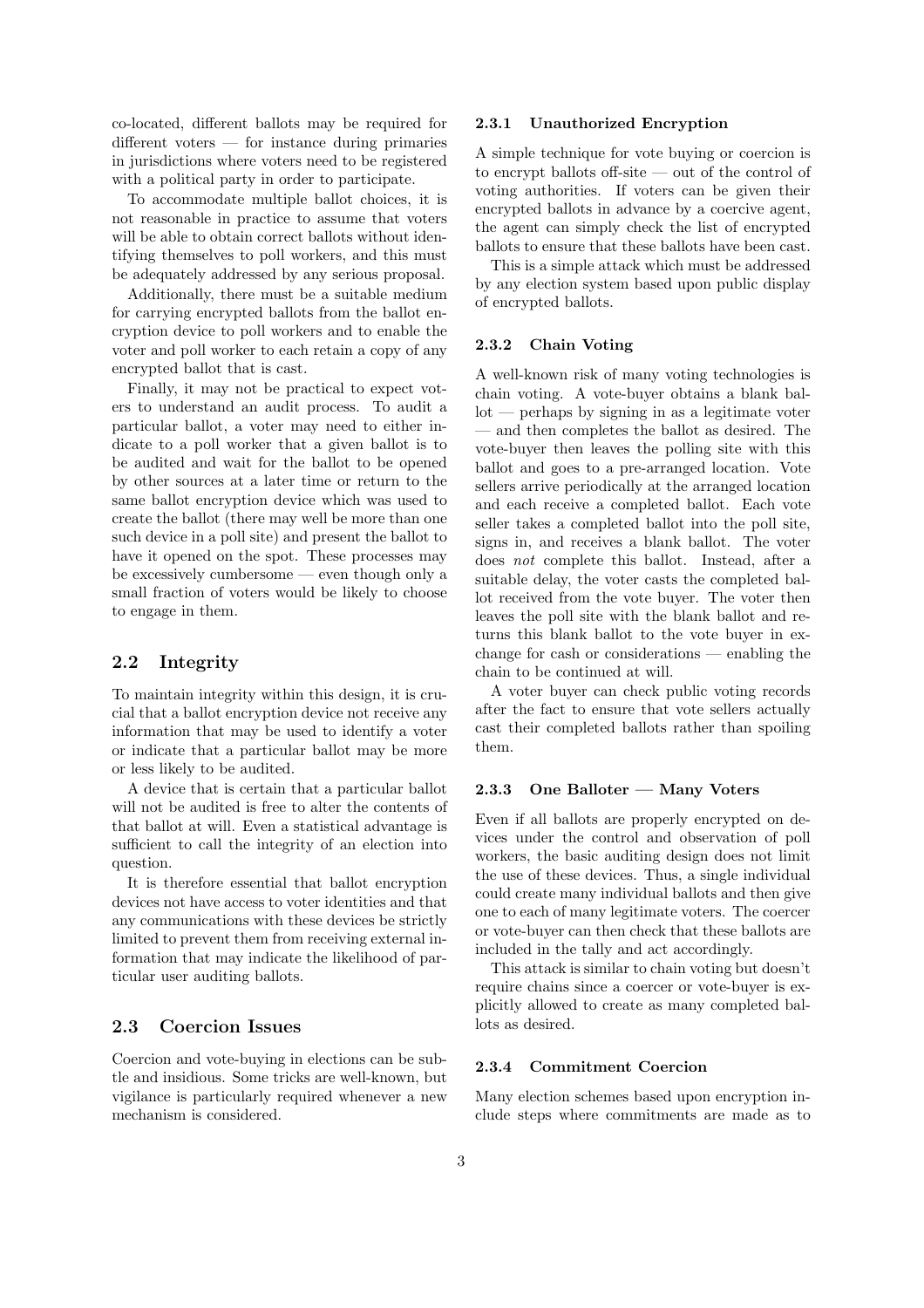the contents of ballots and voters are asked to issue random challenges in response to those commitments. However, forcing a voter to make a challenge decision based upon a commitment value creates an opportunity for coercion. For instance, if an encryption device commits to a particular encrypted ballot, the coerced voter can be instructed to compute a function based on the encrypted ballot and to use the result of this function as a challenge. The detailed instantiation varies depending upon the scheme used.

It may seem that such coercion is not an issue with schemes based on ballot auditing since there is no explicit voter challenge. But there is an implicit voter challenge in the decision of which ballot to cast.

For example, if the number of encrypted ballots created by a voter in a direct ballot casting system can be observed (perhaps by observing the time spent using a ballot encryption device), then a coercer can employ the following strategy. The coercer instructs the voter to create a ballot according to the voting wishes of the coercer. If the encrypted ballot produced by the device satisfies a particular predicate (for instance, if the encrypted ballot value is odd), then the instructions are to cast that ballot. If the ballot does not satisfy the predicate, then the instructions are to have it opened and to create and cast a second ballot according to the wishes of the coercer regardless of the second ballot's value.

A coerced voter might be able to cast a ballot that does not match the wishes of the coercer, but the voter entails some risk of exposure in doing so. For instance, one strategy for a voter would be to encrypt a ballot according to the voter's own wishes and then compute the predicate. If this ballot satisfies the predicate, the voter can then cast it without being exposed. If, however, the predicate fails, the voter will not be able to have this ballot opened without its contents being exposed to the coercer. The voter might attempt to create a second ballot (this time according to the wishes of the coercer). If the predicate is not satisfied by the second ballot, the voter might be able to switch the two ballots, have the second opened, and cast the first.<sup>5</sup> If, however, the second ballot satisfies the predicate, the voter will be exposed as having disobeyed the coercer.

If the coercer chooses a predicate with a probability of  $p$ , a coerced voter that attempts to disobey the coercer according to the above strategy will be exposed with probability  $p(1-p)$ . Other strategies are possible, but within this context a coercer can always ensure there is at least a 25% chance of exposing any attempt by a voter to defy the coercion, and this probability is likely more than sufficient to achieve good compliance.

As with other risks, this threat must be acknowledged and mitigated by any credible ballot casting system.

# 3 Voter-Initiated Auditing: The Process in Detail

The following process is designed to address all of the threats and vulnerabilities in direct ballot casting identified above. It is believed to offer a complete solution to the ballot casting problem which is unobtrusive to voters and enables strong guarantees of election integrity, protection from coercion, and unrestricted ballot form. As with all ballot integrity systems based upon auditing of uncast ballots, the level of assurance depends upon the number of auditing events that take place. If no ballots are challenged, there is no reason to have any faith in the integrity of the election tally. However, audit events are so simple that any voter, observer, or official inspector can trigger an audit event by just creating an encrypted ballot and then having the ballot opened. This can be done at any time and at any polling site during an election. Even a modest number of audit events can create an extremely high level of assurance in the integrity of a large election.

The process described herein seems simple, but it is also quite fragile. Small changes in the details or process order can enable some of the potential vulnerabilities that have been identified.

The process assumes the availability of ballot encryption devices that could appear to users as virtually identical to typical electronic voting devices in common use. These devices should have displays capable of presenting a ballot to a voter and means for accepting preference information from voters. These ballot encryption devices should be capable of receiving and reading ballottype cards which can convey information about the ballot type to be used and should also be able to write an encrypted ballot onto these cards. They should also have paper printers or other similar means of providing voters with short receipts. The printer should be constructed so that a receipt can be partially printed without the voter being able

<sup>5</sup>This is effective only if the ballots contain no public timestamp or other ordering information.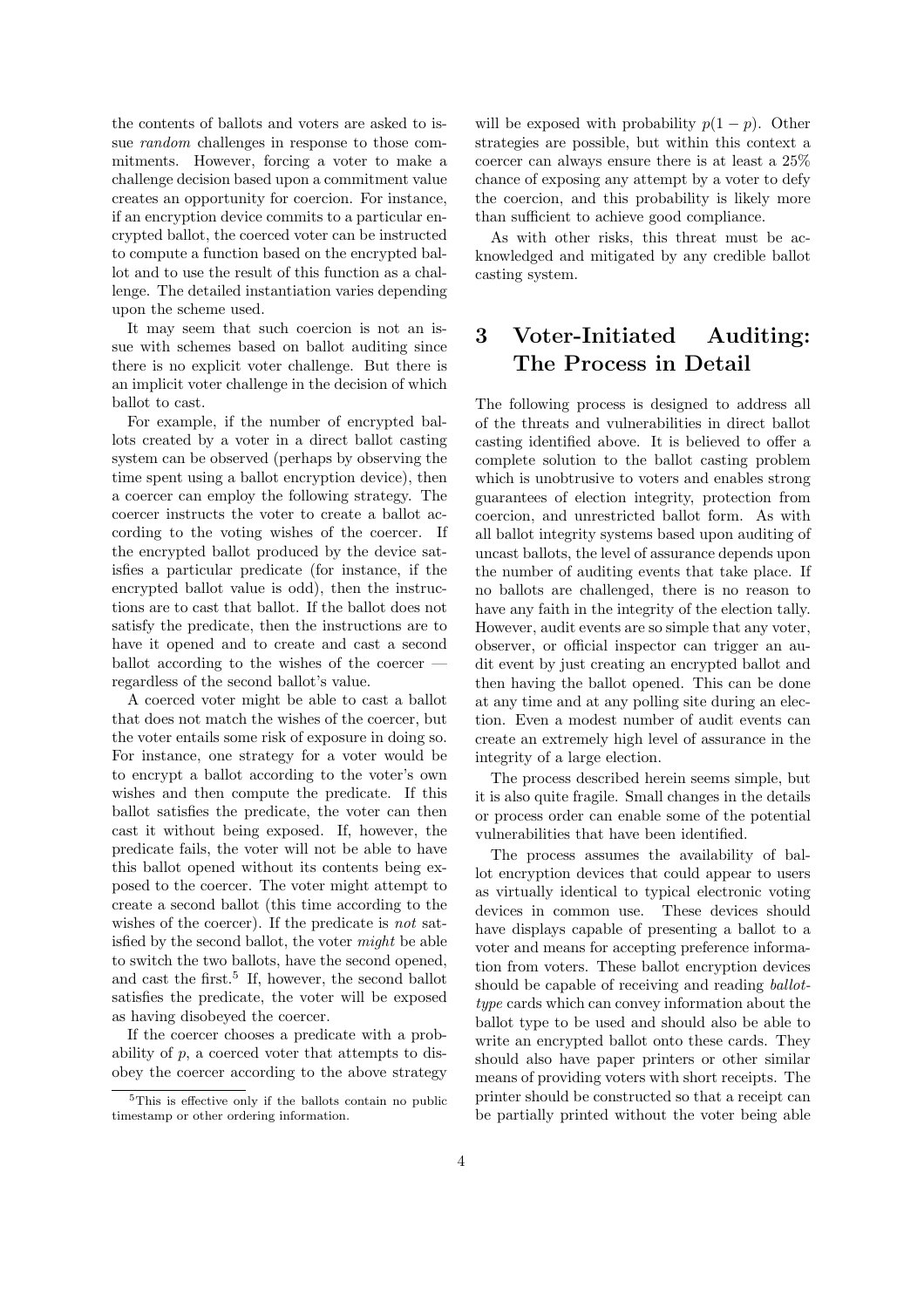to see what has been printed. $6$  Vote encryption devices should be configured with the public key(s) necessary to encrypt ballots as required by the ballot counting scheme to be used and should each contain an individual authenticated signature key (one per device). Ballot encryption devices should include counters which can be incremented whenever a ballot is created.

Poll workers should have a supply of (blank) ballot-type cards. They should also have access to appliances capable of reading from and writing onto these cards. The card appliances should include counters which are incremented with each use as well as displays that can present these counter values to poll workers.

A voter proceeds as follows.

- 1. After arriving at a polling site, a voter goes to a poll worker and is identified to determine the appropriate ballot type.
- 2. The poll workers prepares an appropriate ballot-type card for the voter which should include the voter's ballot-type information together with the current value of the counter in the card reader/writer appliance. The poll worker records the counter value and gives the card to the voter.<sup>7</sup>
- 3. Next, the voter proceeds to the vote encryption device and inserts the ballot-type card.
- 4. The voter is then presented with a ballot of the type indicated on the card and interacts with the device to select preferences.
- 5. Upon completion of this interaction, the voter is asked whether the voter is finished or wishes to make changes. When a voter indicates having finished, the voter's selections are encrypted with the public key(s) of the election and the encrypted ballot (or a short cryptographic hash thereof) is printed on the paper receipt but not yet visible to the voter.
- 6. The voter is then asked whether this vote should be cast.
	- If the voter responds "yes", the device digitally signs the encrypted vote together with the counter value on the

ballot-type card and its own counter value, writes the signed value onto the card, and also adds the signature to the paper receipt which is then made available to the voter.<sup>8</sup>

- If the voter responds "no", the device opens the ballot by printing on the receipt the raw contents of the ballot together with any random seed data used in the encryption process.
- 7. A voter wishing to cast the ballot removes the card, returns to the poll worker who, if the device digital signature verifies $9$  and the application counter matches the value previously entered, records the encrypted ballot from the card as corresponding to the voter, and erases the signed values from the card to enable reuse. The voter may take the paper receipt(s) home.

The encrypted ballots recorded by poll workers should be posted on a public site — enabling voter verification of these ballots against the encrypted ballots on each receipt.<sup>10</sup> Failure to post these encrypted ballots is evidence (although not proof) of improper poll worker practice, since voters might sometimes fail to return their authenticated ballot cards to poll workers.

The encrypted ballots can be processed using any of a wide variety of encrypted ballot counting protocols. Such protocols are well understood and independent of the results described herein.

### 4 Resistance to Threats

How does this approach stand up to the potential vulnerabilities and concerns previously identified?

Process Issues Since legitimate voters visit poll workers prior to visiting ballot encryption devices, and since poll workers identify voters and provide tokens with appropriate ballot-type information,

<sup>6</sup>This may be accomplished by printing the receipt behind an opaque screen or face down beneath a transparent barrier.

<sup>&</sup>lt;sup>7</sup>A voter, observer, or inspector may ask for any ballot type at any time during the process, but only legitimate voters will be able to cast votes and only of the types to which they are entitled.

<sup>8</sup>Note that signing the counter values together with the encrypted ballot does not threaten voter privacy since all of this data will be associated with an identified voter anyway. It is the encryption of the ballot that protects voter privacy, and the identifying data will be removed as part of the subsequent vote counting process that tallies the results without providing direct decryptions.

<sup>9</sup>The signature verification could optionally be preformed later as part of the ballot counting process.

<sup>10</sup>The posted ballots can include full voter identification or, depending upon local requirements, may simply be identified by posted sequence counter values.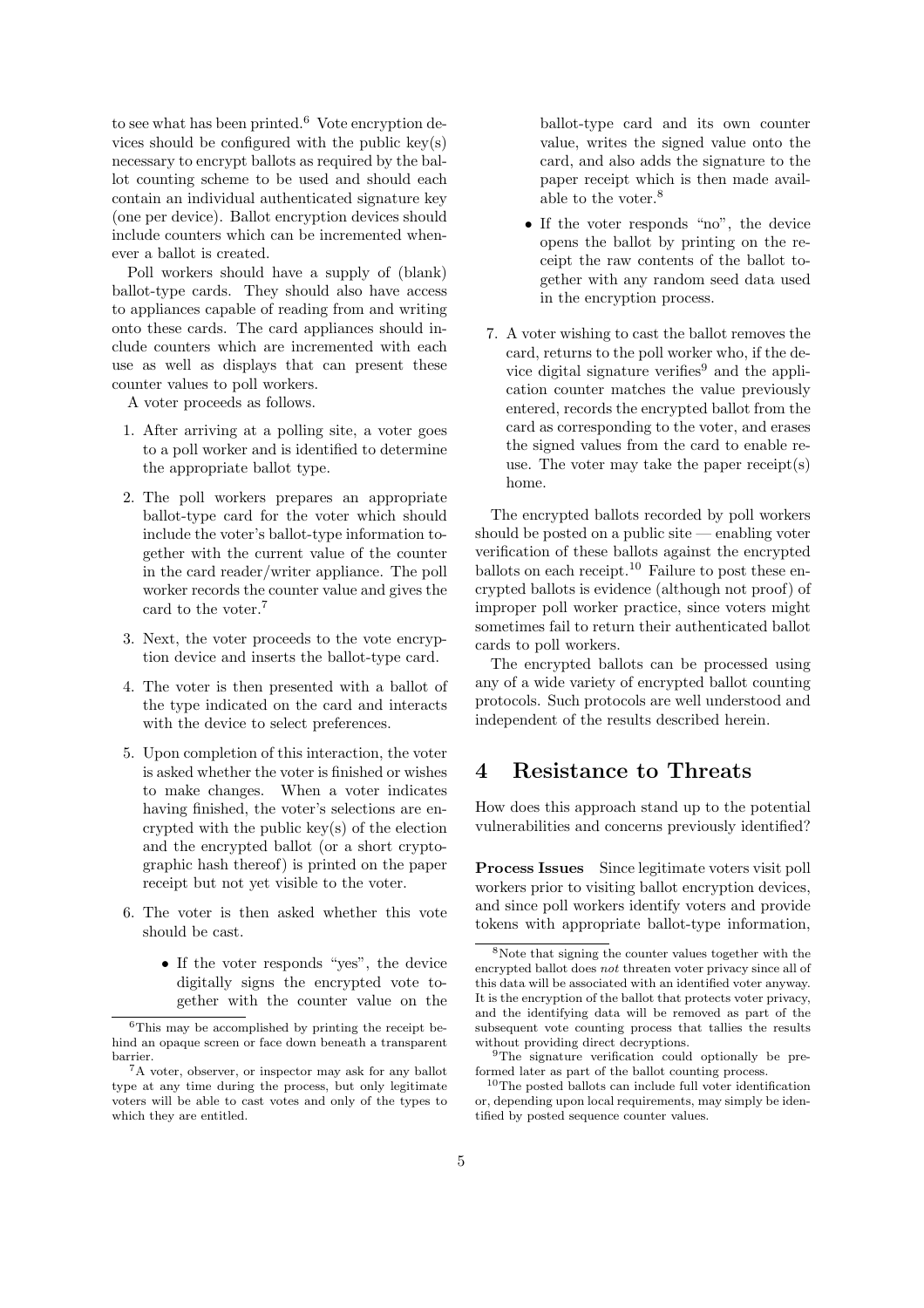the process of ensuring that voters are using the correct ballots is similar to that in common current practice.

These ballot-type cards also provide a means of conveying encrypted votes from the vote encryption devices to poll workers.

Finally, although the auditing process is sufficient to provide strong integrity guarantees, it is largely implicit. Voters who do not care to participate in the audit process do not even see it, and any one who cares to initiate an audit event can easily do so and leave with a receipt which can be checked at any subsequent time by third parties, independently-written software, or directly by a voter.

Integrity To maintain integrity, it is essential that ballot encryption devices not receive any information about voter identity. The devices are isolated and should have no means of remote input.

There does exist a channel by which a device could receive information about voters. The cards used to indicate ballot types could be rigged to include information about whether or not a voter is likely to initiate an audit event. For instance, a poll worker could have two varieties of cards one of which is used when, in the poll worker's estimation, the voter is unlikely to initiate an audit, and one to indicate that the ballot should be properly encrypted.

While such an attack is possible in theory, it is a retail attack that would require collusion between many poll workers and at least one equipment manufacturer to have the potential to influence a large election. Furthermore, an attack of this sort would leave substantial evidence since there would need to be numerous cards in many hands that could each trigger device malfeasance. Any such card could be taken to an affected device during an election to demonstrate improper performance.

Unauthorized Encryption Since all ballots produced on authorized ballot encryption devices include authenticated digital signatures, any cast ballots are verified as originating in an appropriate ballot encryption device.<sup>11</sup>

Chain Voting Ordinary chain voting is not an issue in this design since it involves unauthorized marking of blank ballots which is prevented by the use of digital signatures.

One Balloter — Many Voters The attack wherein a single individual can create many legitimate ballots and distribute them to many voters is prevented by the secondary use of the ballottype cards. An encrypted ballot that is eligible for casting must be presented on the ballot-type card, and these cards can be limited to carry only one vote at a time. Non-voting observers and suspicious voters may also obtain ballot-type cards, but only one at a time, and these cards should be returned to poll workers whether or not a vote is cast.

A more elaborate attack is effected by an attempt to create duplicate cards that can be used to carry authorized (signed) votes out of a poll site to be given to additional (coerced) voters. This is prevented by the signed sequential counter values written onto the ballot-type cards. If the signed counter value does not match the counter value issued to the voter on the ballot-type card (and recorded by the poll worker when the card was issued to the voter), the encrypted ballot should not be accepted.<sup>12</sup>

Commitment Coercion This attack is mitigated by the physical barrier (either an opaque screen or face down printing under glass) to prevent a voter from seeing the encrypted ballot data before deciding whether or not a ballot is to be marked as for casting.

This threat remains very subtle, and, on first analysis, it may seem as though this mitigation is inadequate. After all, once an encrypted vote has been written onto the ballot-type card, a voter will see the paper receipt and can still take action based on the arithmetic value of the encrypted ballot. The vote will not be cast until the voter returns the card to a poll worker, and the voter could still choose not to do so (perhaps by de-

<sup>11</sup>A signing key extracted from an authorized device could be used to impersonate an authorized device. Appropriate security should be in place to prevent private key disclosure. An insider attack could make signing keys available to unauthorized parties. However, this is just a special case of a broader class of attacks in which a voting de-

vice is corrupted by insiders to compromise voter privacy. All known voting devices are subject to such attacks by a variety of means including hidden cameras, invisible ink, fingerprinting, and numerous other technologies.

 $12$ It is not necessary that the poll worker appliance be capable of parsing and verifying a digitally signed counter value. The counter value can also be provided in the clear and recorded together with the signed vote. Subsequent integrity checks could be used to ensure that the digital signature verifies and any ballot that does not verify can be excluded at that time.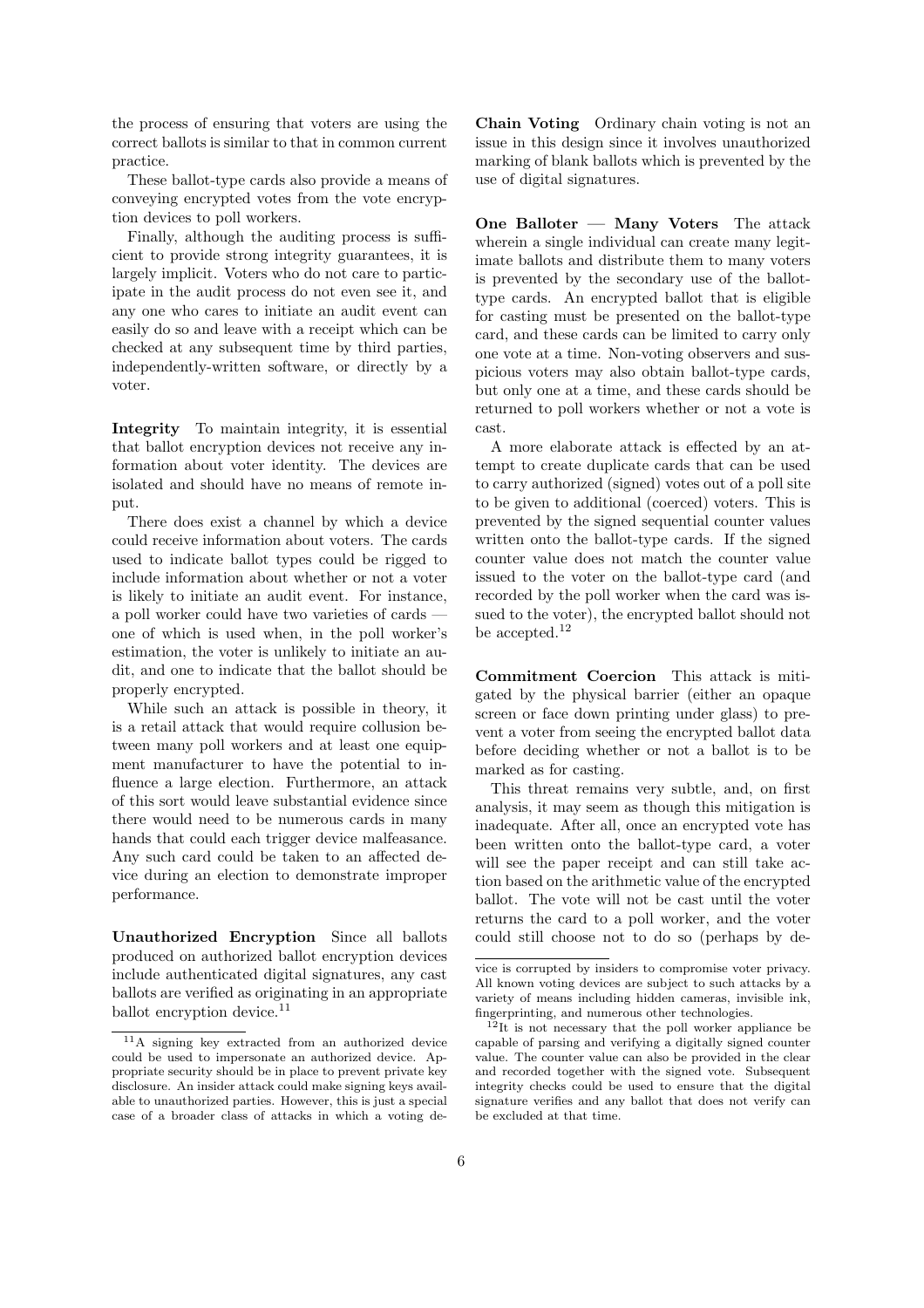stroying the card, by claiming an error and asking to have the ballot spoiled in favor of a new one, or simply by leaving the poll site without returning to a poll worker at all). The fact, however, is that the risk is not precisely in a voter using the arithmetic value of an encrypted ballot as a basis to decide whether or not to cast the ballot. The actual risk is that a voter my use the arithmetic value of an encrypted ballot as a basis to decide whether or not to have a ballot opened. Under normal circumstances, these two decisions are the same since an encrypted ballot would normally either be cast or opened (and never both). However, the specific risk is that a coercer may be able to view the contents of an encrypted ballot by forcing a voter to open it rather than cast it. A coercer gets no advantage by forcing an unopened ballot to not be cast.  $13$ 

The key here is that the voter's opportunity to have an encrypted ballot opened is limited to a period in which the voter cannot view the arithmetic value of the encrypted ballot. Preventing a voter from using this value to decide whether or not to have a ballot opened is sufficient to eliminate this threat.

Other Potential Attacks While there is no proof that this list of vulnerabilities is comprehensive, it seems to include all known threats that are unique to this voter-initiated auditing approach to ballot casting. No further vulnerabilities are known.

## 5 Conclusion

The detailed process for ballot casting via voterinitiated auditing described within this paper is practical and entirely consistent with current practices for both voters and poll workers. It does not restrict the ballot form in any way and is believed to address all known threats that might impact integrity or allow coercion. While the level of assurance is not as great as in some other ballot casting designs, it is still much greater than anything found in current use and should be more than adequate for most elections. Any one of numerous cryptographic ballot counting procedures can be used to complete an election.

### References

- [AdNe06] **Adida, B.** and Neff, C.A. "Ballot Casting Assurance" Proceedings of the 2006 Electronic Voting Technology Workshop. Vancouver, BC (Aug. 2006). Available at http://usenix.org/events/evt2006/tech/.
- [Bena06] Benaloh, J. "Simple Verifiable Elections" Proceedings of the 2006 Electronic Voting Technology Workshop. Vancouver, BC (Aug. 2006). Available at http://usenix.org/events/evt2006/tech/.
- [Bena87] Benaloh, J. "Verifiable Secret-Ballot Elections." Yale University Ph.D. Thesis YALEU/DCS/TR-561. New Haven, CT (Dec. 1987).
- [BeTu94] Benaloh, J. and Tuinstra, D. "Receipt-Free Secret-Ballot Elections" Proceedings of the  $26<sup>th</sup> ACM$ Symposium on Theory of Computing. Montreal, PQ (May 1994) 544– 553.
- [BJR01] **Bruck, S., Jefferson, D., and** Rivest, R. "A Modular Voting Architecture ("Frogs")." Workshop on Theory of Elections. Tomales Bay, CA (Aug. 2001).
- [Chau04] Chaum, D. "Secret-Ballot Receipts: True Voter-Verifiable Elections." IEEE Security & Privacy 2 1, (Feb. 2004), 38–47.
- [Chau05] Chaum, D. "Recent Results in Electronic Voting." Fronteers in Electronic Elections. Milan, Italy (Sep. 2005).
- [Chau81] Chaum, D. "Untraceable Electronic Mail, Return Addresses, and Digital Pseudonyms." Communications of the ACM 24, 2, (Feb. 1981), 84–88.
- [CGS97] Cramer, R., Gennaro, R., and Schoenmakers, B. "A Secure and Optimally Efficient Mult-Authority Election Scheme." Proceedings of Eurocrypt '97. Konstanz, Germany (May 1997) 103–118.

<sup>13</sup>A coercer, of course, can intimidate a voter into not casting a ballot at all. This is a real threat in any election, but it is well beyond the scope of this work.